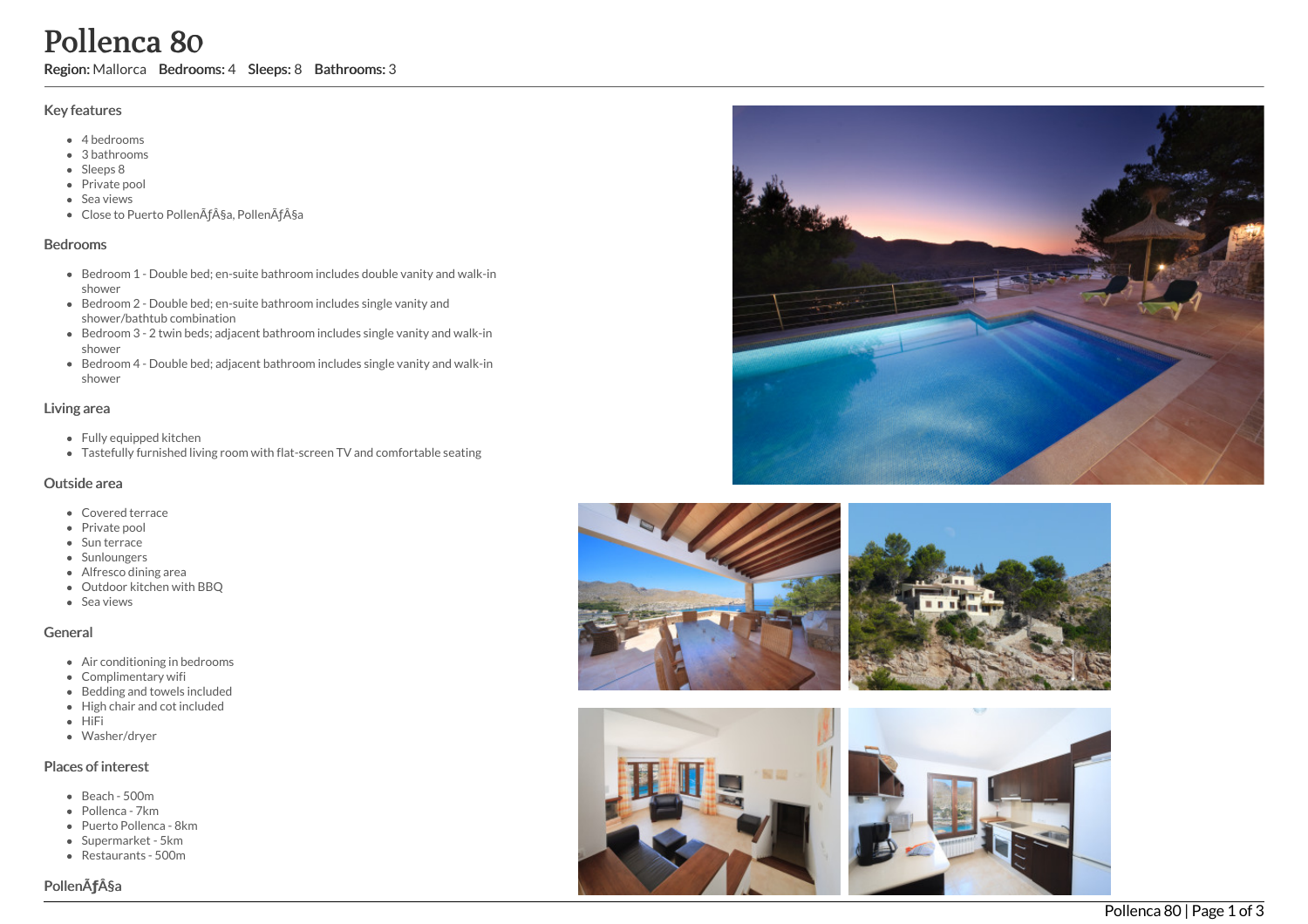Located in the north-east of Mallorca, PollenÃƒ§a is a beautiful, traditional town, nestled at the base of the Serra de Tramuntana mountain range. Seeped in ancient history, PollenÃƒ§a is a popular rural retreat, full of stunning architecture and Spanish culture. Just a short distance away is the fishing town of Puerto PollenÃƒ§a, known for lovely beaches and spectacular surrounds; the sheltered bay and calm waters are ideal for swimming, kayaking and snorkelling. Central PollenÃƒ§a is full of bars, cafes and restaurants offering a variety of different local foods; take in the view while you enjoy delicious tapas, fresh fish and traditional Mallorcan cuisine. As well as a myriad of boutiques within the town, on Sundays the main square is taken over by a traditional market, with stalls full of fresh produce and locally crafted artisan products.